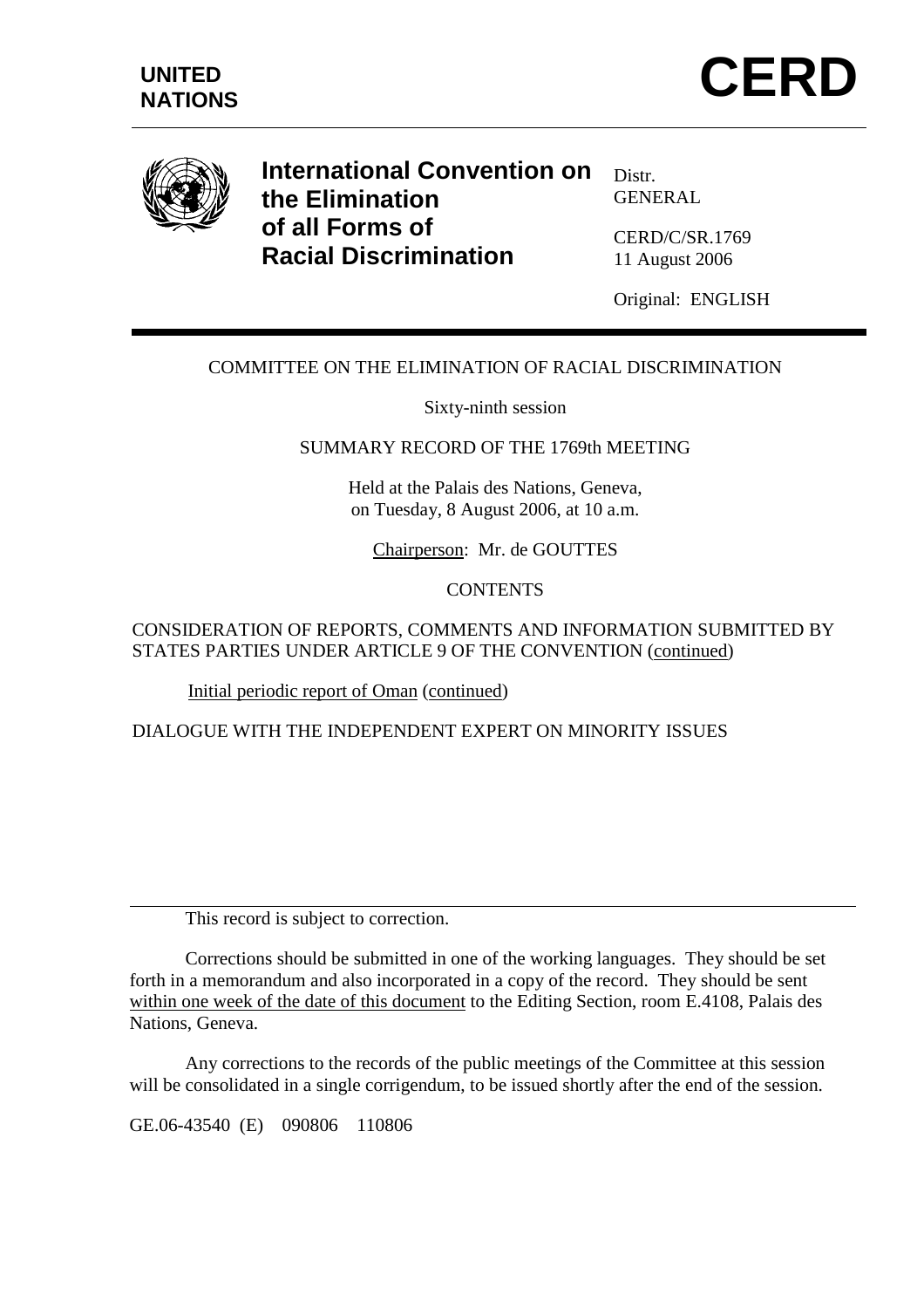### The meeting was called to order at 10.15 a.m.

## CONSIDERATION OF REPORTS, COMMENTS AND INFORMATION SUBMITTED BY STATES PARTIES UNDER ARTICLE 9 OF THE CONVENTION (agenda item 4) (continued)

## Initial periodic report of Oman (CERD/C/OMN/1) (continued)

1. At the invitation of the Chairperson, the members of the delegation of Oman resumed their places at the Committee table.

2. Mr. AL-HADRAMI (Oman) thanked the Country Rapporteur and other members for their questions and comments.

3. Many ethnic and racial groups were represented in Oman. Many of them had originally been subjects of the vast Omani empire of earlier centuries. However, they were not classified separately: they were all integrated into society and simply considered to be Omanis. The private and intellectual property of both Omanis and non-Omanis was protected by law.

4. The Omani people were friendly and treated foreigners with respect and tolerance. Foreign workers, who made up 23.9 per cent of the population, completed their short-term contracts and then returned to their own countries. They had the same rights as other workers, which were guaranteed by the Labour Law and Civil Service Code. They enjoyed equal pay and working conditions, health care and other benefits. The rights of all workers were protected by the courts, including the Court of Administrative Justice. Workers could appeal against adverse decisions and, if successful, were awarded compensation. He would leave a CD-ROM containing statistics relating to immigrant workers with the Secretariat, for members to consult if they wished. Members of the Committee would be very welcome to visit Oman and see the situation for themselves.

5. Population statistics in Oman were not classified by racial or ethnic group - indeed, the very idea would seem strange to an ordinary Omani. They were, however, classified by nationality (i.e. Omani or non-Omani), which was consistent with national law and international instruments.

6. Members had asked about membership of the Shura Council (parliament). Unsuccessful candidates might attribute their defeat to racial prejudice but in fact every Omani above a certain age had the right to participate in direct elections to the Shura Council and to stand as a candidate. The proportion of female members was 2.3 per cent.

7. Oman was situated in an arid region. Rain was the chief source of drinking water. The Government did its best to use the available water resources wisely and had installed desalination and purification plants to increase the supply, although desalination was a difficult and expensive process. Wastewater was transported to purification plants for reclamation. Oman was a relatively large country: some areas were still not adequately served by the existing water distribution network, and people had to obtain their water from tankers, sometimes for a small charge. Water was also obtained from oases or by drilling wells, which required a special permit in order to ensure the equitable distribution of existing supplies. Measures were in hand to guarantee water supplies in the long term.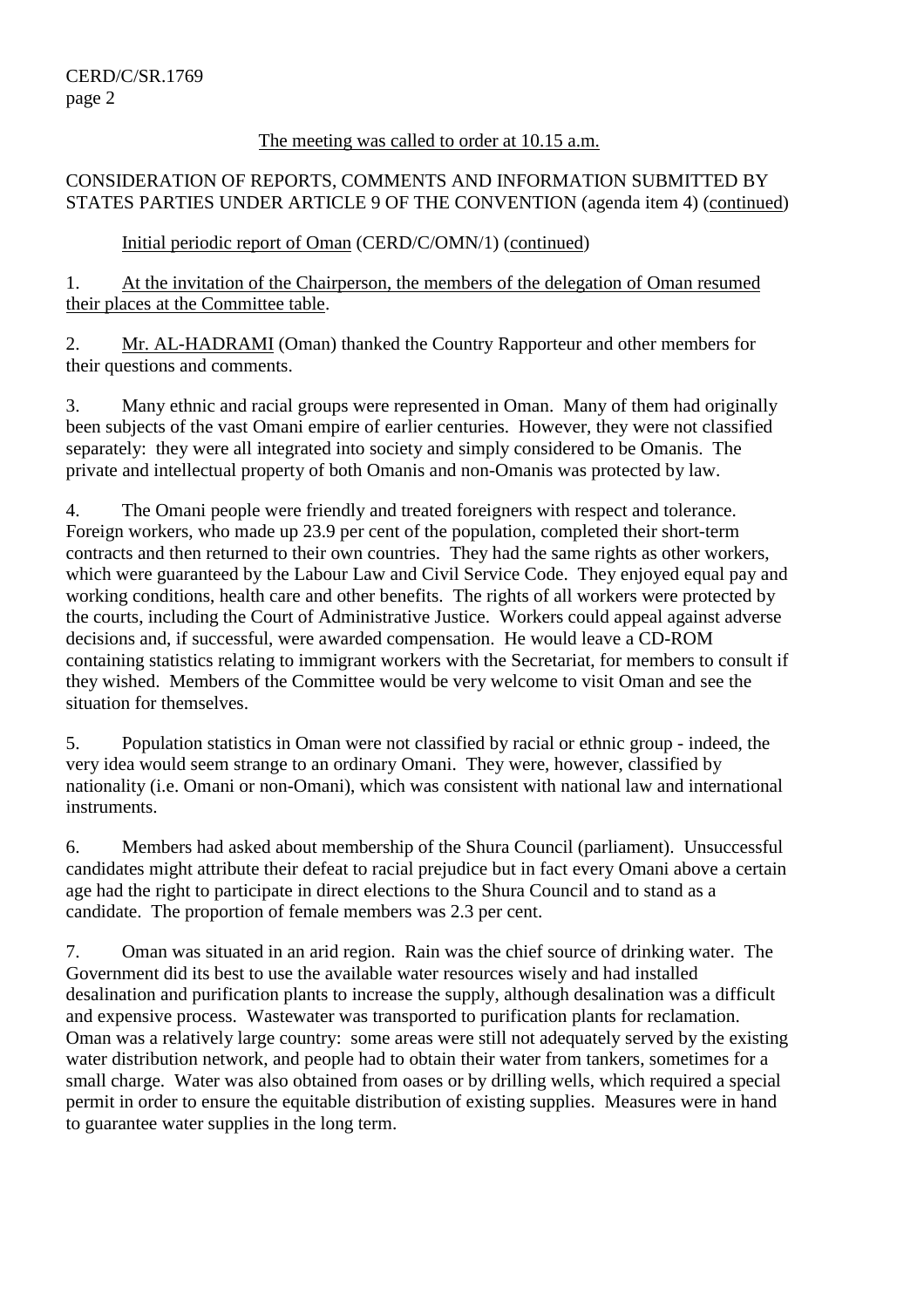8. Oman had not yet acceded to the Arab Charter on Human Rights, but that did not mean that it did not respect the principles the Charter enshrined. Accession was a long process, requiring acceptance of all the provisions of the instrument in question and changes to domestic legislation. Oman was fully committed to working with the other States of the region to ensure equality for all and prevent discrimination.

9. There was currently no definition of discrimination in Omani law, which was also the case in many other countries. The courts were considering adopting the definition of racial discrimination laid down in the Convention. However, the Basic Law (Constitution) listed a number of other possible grounds for discrimination, including religion and social status, and there was an ample body of case law to provide guidance. There had been no convictions in discrimination cases as yet. Anyone was free to bring an allegation of discrimination before the courts, and appropriate penalties were available.

10. Women were completely equal to men in Oman. The Sultan himself had stressed the importance of women's education. Four ministers were women, including those responsible for higher education and tourism, as well as several ambassadors. The equality of women and men was upheld by the civil courts and the Court of Administrative Justice. Women's rights were further protected by the laws on social security and social insurance. Pursuant to the Code of Personal Status, a woman was entitled to keep her maiden name, manage her own property, inherit property from others, visit her own family freely and seek a divorce if she had reasonable grounds.

11. The Civil Service Code allowed women civil servants up to one year of leave to take care of their children; they were also entitled to 50 days' paid maternity leave and paid study leave abroad. Wives of deceased civil servants continued to receive their husbands' salaries for four months after their death. Given women's important social role as mothers, their working conditions were also regulated with a view to protecting their health. Female civil servants had specific hours of work and the Labour Law guaranteed rights such as maternity leave, insurance coverage and retirement at age 55. Complaints of violations of any of those rights were investigated by the Ministry of Manpower.

12. Women had the right to receive old age and disability pensions. They were also entitled to own property and seek employment, to be issued a passport and identity documents and to organize or join civil society associations. Women who were foreign nationals had the right to acquire Omani citizenship and enjoyed the same rights as Omani women in the areas of health and education. He recalled that Oman was a State party to the Convention on the Elimination of All Forms of Discrimination against Women.

13. Human rights training and awareness programmes were offered on an ongoing basis in ministries such as Education, Social Development and Justice, so as to ensure that all civil servants, including police and judicial officials, were familiar with the provisions of the Convention. Human rights training programmes were also organized in schools beginning at an early age in order to foster a culture of tolerance, non-discrimination and harmonious coexistence. Both children and teachers were taught the provisions of the Convention.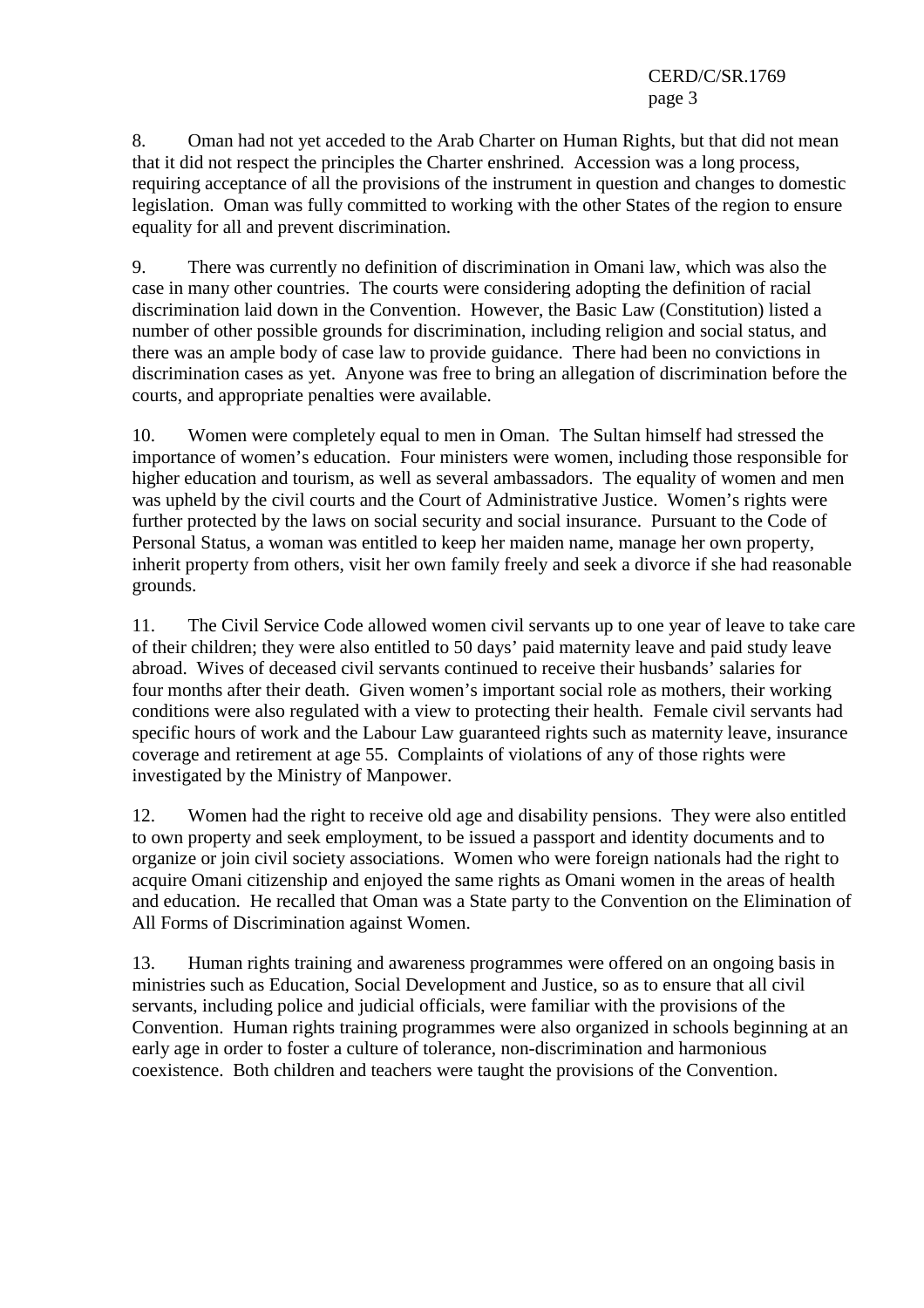14. Article 134 of the Penal Code prohibited organizations that promoted racial discrimination and organizers of such organizations could be sentenced to between 3 and 10 years' imprisonment. The law guaranteed equal rights for all residents of Oman as well as the right to seek redress for any violation before the courts; article 58 of the Penal Code gave the courts the right to award compensation in any amount they judged appropriate.

15. There were no political parties per se; citizens of the eight regions elected their representatives to the Shura Council in free elections which were subject to judicial oversight. Pursuant to the Omani Nationality Law, naturalized citizens had the same rights as native-born citizens. With regard to religion, although every resident was expected to respect the traditions of the country, freedom of religion and worship without discrimination was guaranteed and monitored by the Ministry of Religious Affairs. The Penal Code used neutral language not identifiable with a particular religion in its provisions relating to freedom of religion and worship. Article 209 of the Code criminalized the profaning of or blasphemy against any religion and article 211 imposed a punishment of three to six months' imprisonment on anyone who performed a marriage without being a duly authorized representative of a religion. However, the married couple involved could appeal for their marriage to be recognized by the civil courts.

16. Although civil society organizations were permitted under the law, there were only a few such organizations: a women's association, a group for the handicapped and an engineers' group. Only the women's association had participated in the preparation of the report. He stressed that it would be perfectly legal to establish other associations, including human rights associations, which might wish to help the victims of human rights violations, for example by seeking redress before the courts.

17. Foreign contract workers did not have the right to vote or be candidates in elections. Their rights in general were nevertheless protected by the courts. The most recent version of the Labour Law guaranteed workers the right to form unions and associations and ensured them appropriate working conditions. Employers who failed to provide adequate working conditions could be punished by 1 to 10 days' imprisonment, with the severity of the punishment increasing according to the number of offences. Labour disputes involving issues such as wages, arbitrary dismissal and other rights of both foreign nationals and citizens could be settled by arbitration or by the courts. Generally speaking labour disputes were heard within two weeks by the courts, except for the most complicated cases.

18. A child automatically acquired the citizenship of his or her father. If the nationality of the parents of a child born in Oman was not known, the child acquired Omani citizenship, as did a child whose father's nationality was not known but whose mother was an Omani citizen or a child whose father had been but was no longer an Omani citizen. He reiterated that his Government was considering ratification of the Convention relating to the Status of Refugees.

19. With regard to the issue of children from Southwest Asia being used as jockeys for camel-racing, he stressed that camel-racing was a very popular sport practised from an early age in Oman. In response to international concerns, by decision of the Council of Ministers taken in 2005, currently the minimum age for a jockey was 18, in order to avoid abuses, and all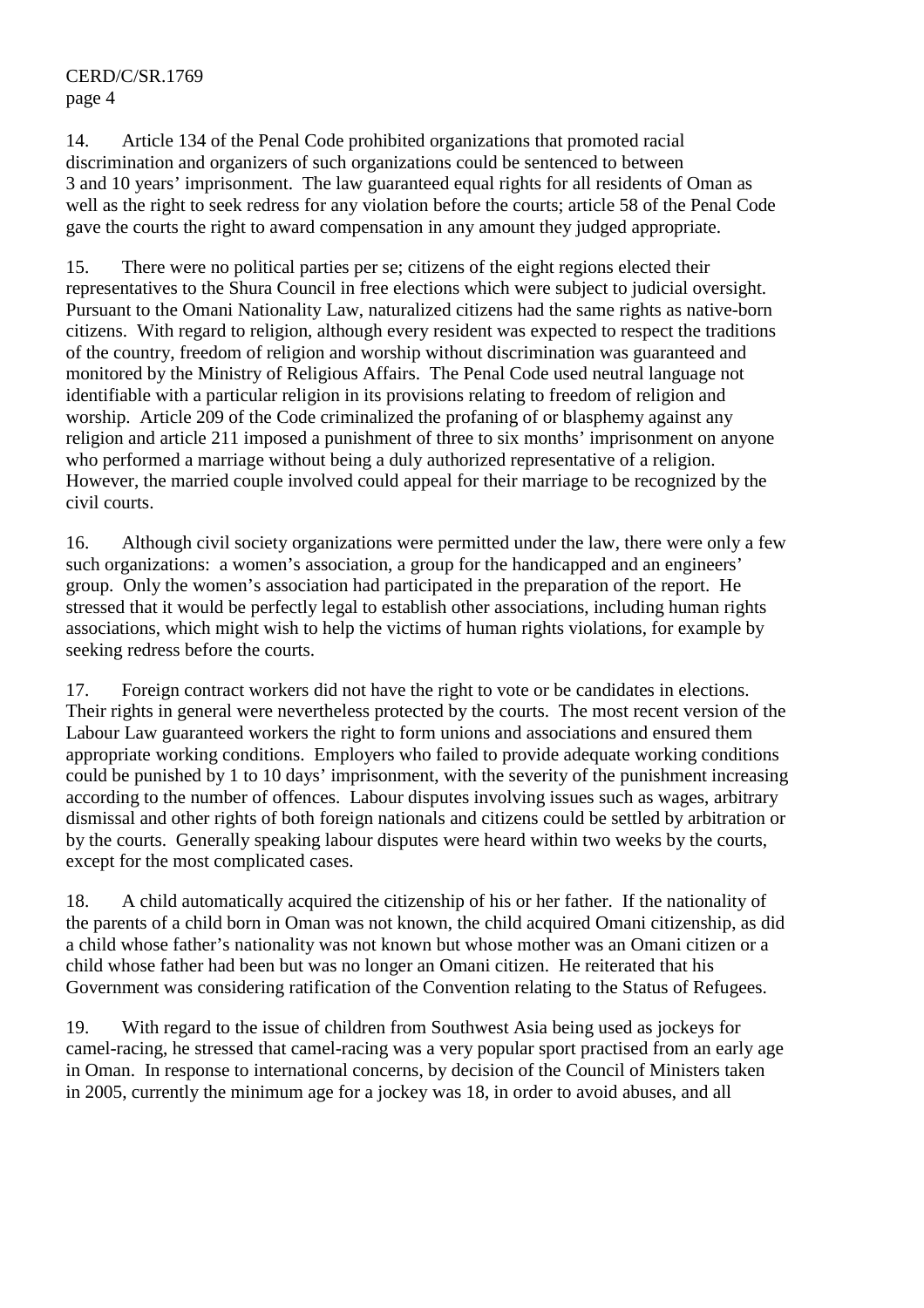jockeys must be Omani citizens. He pointed out that Oman was a signatory to International Labour Organization (ILO) Conventions 29 concerning Forced or Compulsory Labour, 105 concerning the Abolition of Forced Labour, 138 concerning Minimum Age for Admission to Employment and 182 concerning the Prohibition and Immediate Action for the Elimination of the Worst Forms of Child Labour.

20. Mr. SHAHI took note of the assertion by the State party in its report (para. 64) that there was no discrimination in Oman and therefore no need for anti-discrimination legislation but said that even if that were the case, given the multi-ethnic nature of Omani society and the large numbers of foreign workers, appropriate legislation should be enacted as a safeguard in case of need in the future. Furthermore, even though there was no immediate need for special measures pursuant to article 4 of the Convention, there might be in the future. He likewise urged the State party to promote the establishment of an independent human rights institution, based on the Paris Principles, as a precautionary measure.

21. Mr. AMIR commended the quality of the country report, which in his view was of great importance in highlighting to the Committee how compliance with the Convention could be adapted to that region.

22. Mr. LINDGREN ALVES asked whether he had understood correctly that naturalized Omanis had the same voting rights as other citizens, and that the idea of revealed religions was obsolete. He wondered whether the Government would agree that the affirmation in the Basic Law that foreigners should have regard for society's values and respect its traditions and customs should apply to other societies as well.

23. Mr. KJAERUM asked whether the possibility of establishing a national human rights institution based on the Paris Principles had been considered. He wondered whether he had understood correctly that children born to a foreign father were not entitled to Omani citizenship.

24. Mr. AL-HADRAMI (Oman) thanked the Committee members for their comments, which suggested that the Government was on the right path to ensuring a life free of discrimination between citizens of Oman and with respect to non-citizens. It was important for the State to continue its progress in that regard, in accordance with the international treaties and conventions it had ratified. His Majesty had issued instructions not to use the term "minority", as all persons in Oman were considered equal.

25. It appeared that there had been some confusion regarding the criminalization of discrimination. The report stated that there were no recorded crimes or offences related to discrimination, but that did not imply that no preventive measures were adopted, and the Criminal Code did criminalize discrimination.

26. Although the State might not currently be a party to certain conventions, that did not mean it had no intention of acceding to those instruments in the future. The Government was undertaking efforts to consolidate its economic, political and social infrastructure and to further promote social rights. The delegation would welcome any recommendations by the Committee regarding programmes that could benefit the country in that respect.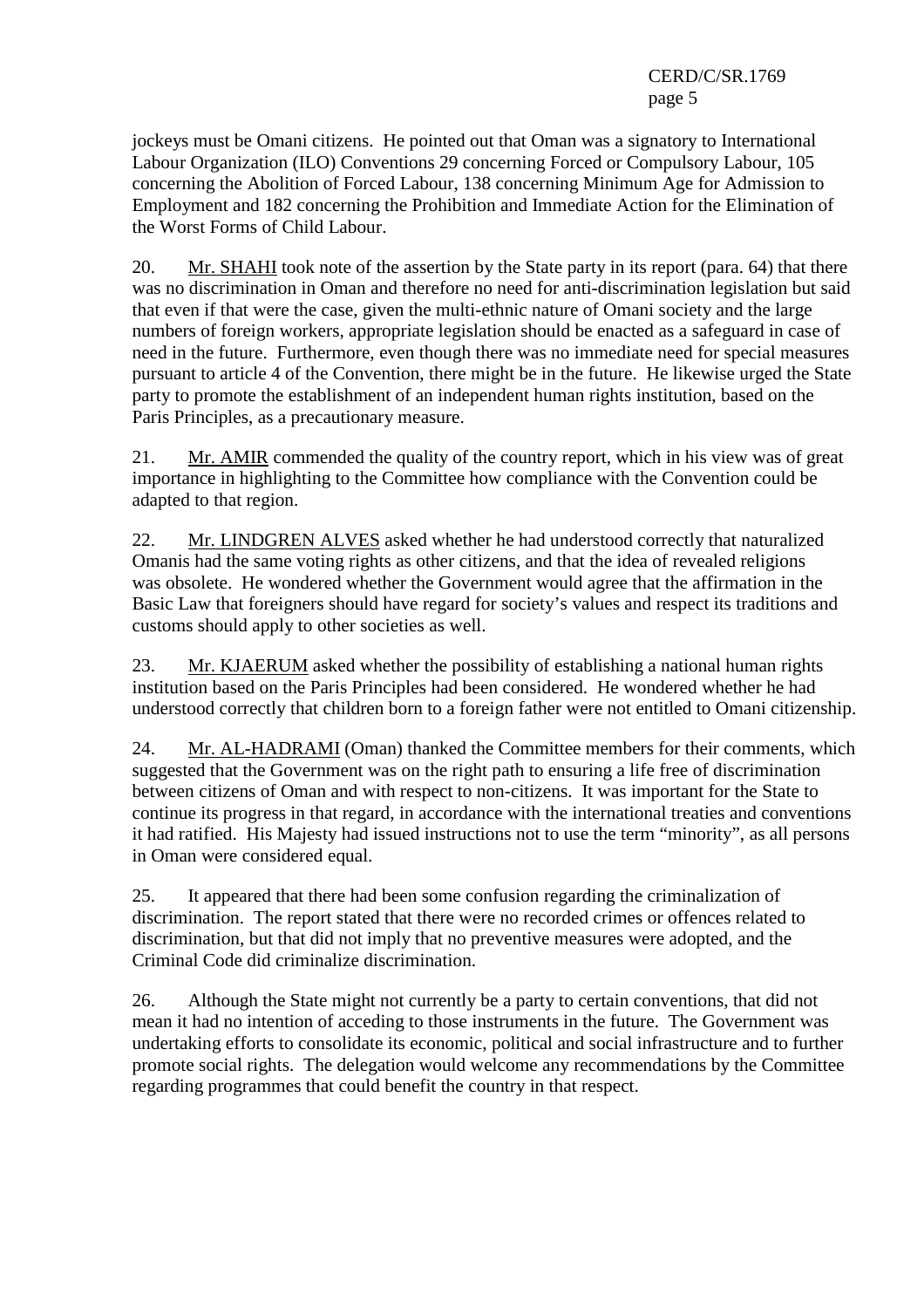CERD/C/SR.1769 page 6

27. He confirmed that naturalized Omanis had the same right to vote and to stand for election as other citizens. A child born to a non-Omani man and an Omani woman did not automatically acquire Omani citizenship, but took the father's nationality. The Government was reconsidering the question in order to adopt a system that was in the best interests of the country. The Government based its law on the principles enshrined in the Constitution, but international conventions were naturally respected and superseded national law.

28. Mr. AVTONOMOV said that Oman did seem to be making every possible effort to comply with the Convention. On the question of refugees, although Oman had not yet ratified the Convention relating to the Status of Refugees or the Protocol relating to the Status of Refugees, since it appeared that the practice in that regard was in compliance with those instruments and that there were no problems in that area, he had not raised the issue as a concern.

29. He had noted the Government's position that it was not acceptable to make distinctions on a racial basis, but pointed out that the concept of race had changed over time, and the Convention had a broad definition of racial discrimination on different grounds, including descent. There were groups which for traditional or historical reasons might be over- or underrepresented in public life. He noted that the Government had taken every possible measure to ensure that women participated fully in political life. But while it was easy to assess how many women were in the parliament, for example, it might be difficult to distinguish other minorities who were also Arabs. The delegation should consider how best to deal with issues which did not currently appear problematic but which might require Government action in the future. He hoped that a number of questions to which there had been no response would be addressed in the country's next report.

30. The CHAIRPERSON thanked the delegation for its efforts in responding to the Committee's questions and welcomed the frankness of the dialogue.

31. The delegation of Oman withdrew.

The meeting was suspended at 12.00 and resumed at 12.10 p.m.

# DIALOGUE WITH THE INDEPENDENT EXPERT ON MINORITY ISSUES

32. The CHAIRPERSON said that the question of minority rights was a major ongoing concern for the Committee, which to date had remained cautious in that area because of the wide range of approaches expressed within the Committee. Nonetheless, there were elements of the Committee's doctrine on the question of minority rights in certain general recommendations, particularly numbers 21 on the right to self-determination, 23 on the rights of indigenous peoples, 27 on discrimination against Roma, 29 on descent-based discrimination and 30 on discrimination against non-citizens.

33. Ms. McDOUGALL (Independent Expert on Minority Issues) said that her mandate explicitly called on her to cooperate closely, while avoiding duplication, with existing relevant United Nations bodies, mandates and mechanisms. In her initial report to the Human Rights Council, she had expressed her desire to work closely with the United Nations treaty bodies, particularly the Committee on the Elimination of Racial Discrimination.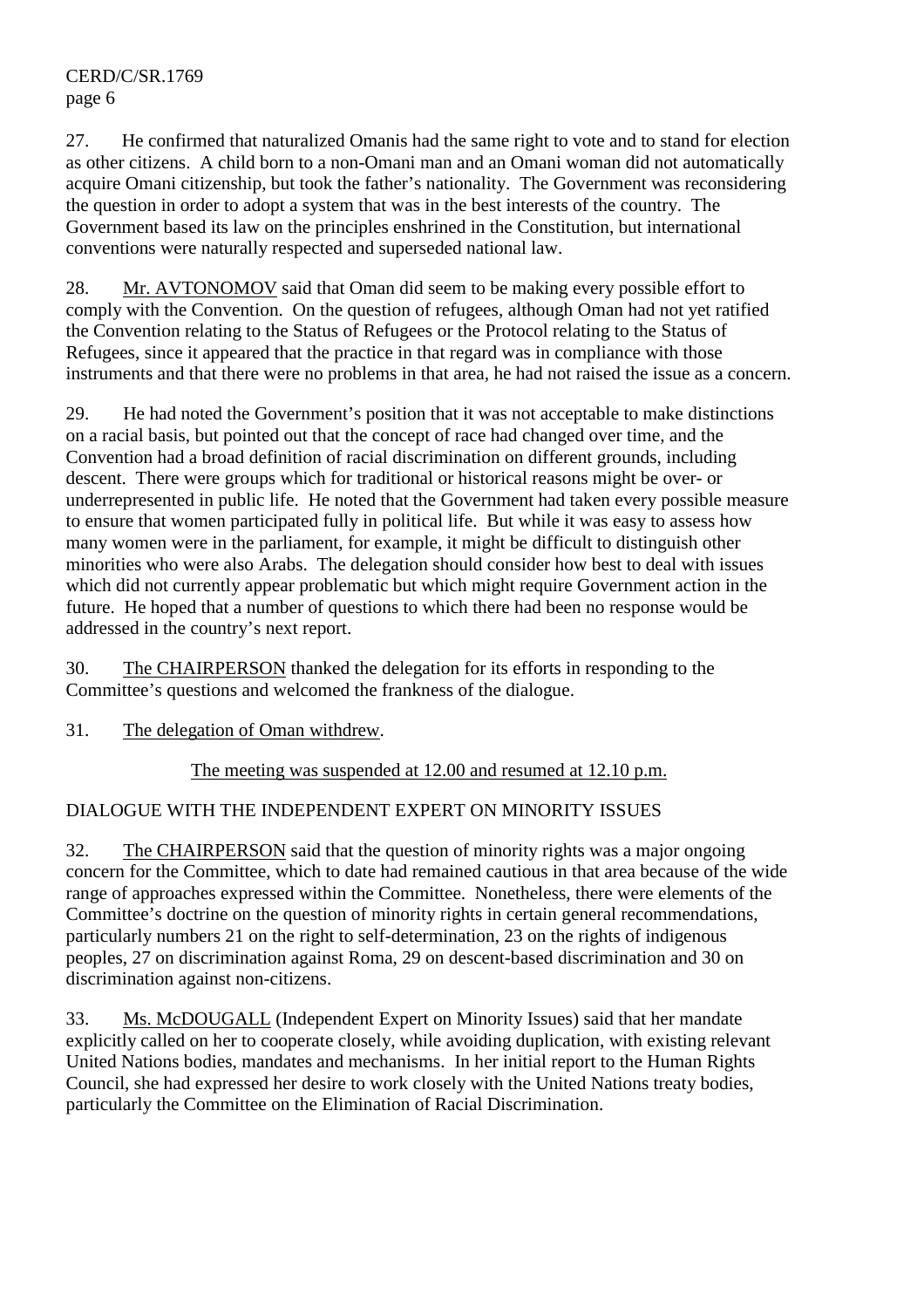34. A number of the Committee's general recommendations were of particular relevance to minorities and had informed her work. For example, on a recent country visit to Hungary she had referred to the general recommendation on the Roma in her consideration of the country situation. In addition, in many of its concluding observations, the Committee mentioned minorities specifically and made valuable recommendations with respect to them. It also routinely noted the lack of data on the ethnic composition of States, an issue which she also considered very important.

35. In carrying out her mandate, she was guided by a framework covering minority rights based on the Declaration on the Rights of Persons Belonging to National or Ethnic, Religious and Linguistic Minorities, the International Convention on the Elimination of All Forms of Racial Discrimination, the International Covenant on Civil and Political Rights and the Convention on the Rights of the Child. The broad areas of concern were: protecting minorities' existence, including through the protection of their physical integrity and the prevention of genocide; protecting and promoting cultural and social identity and the right of national, ethnic, religious or linguistic groups to affirm and protect their collective identity and to reject forced assimilation; ensuring effective measures of non-discrimination and affirmatively establishing a regime of equality; and ensuring effective participation of members of minorities in public life. She had also placed emphasis on a number of themes, such as: increasing the focus on minority communities in the context of poverty alleviation and development strategies; increasing understanding of minority issues in the context of promoting social inclusion; issues of citizenship, specifically the use of denial of citizenship as a tool for the exclusion of minority groups; and mainstreaming the consideration of minority-related issues throughout the United Nations system.

36. In terms of working methods, she communicated directly with Governments, conducted country visits, developed thematic approaches, identified best practices and found ways of making technical assistance available to States. The Committee's work on early warning and indicators for situations of conflict was of critical importance to the United Nations in general, but also to her mandate. She therefore hoped that she could cooperate closely with the Committee on that topic. In addition, she hoped that she could assist the Committee with the drafting of general recommendations on discrimination and minorities.

37. The issue of the education rights of minorities was of global relevance; minorities around the world had voiced their concern that discrimination in education further entrenched their poverty. During her recent visit to Hungary, for example, the Government and civil society organizations had identified education as a key cause of Roma exclusion. Segregated systems of education and placement in "special" schools offering low-quality education robbed the Roma children of their future. Those practices had negative consequences for the child, the family, the community and the development of the nation as a whole.

38. Obtaining data on the composition of ethnic groups and their relative socio-economic status was a vital element of the fight against discrimination. However, many Governments considered that collecting data disaggregated by ethnicity was discriminatory in itself and might undermine their anti-racism efforts. The lack of disaggregated data was a recurring problem in the Committee's dialogue with reporting States and the attendant issues needed to be examined.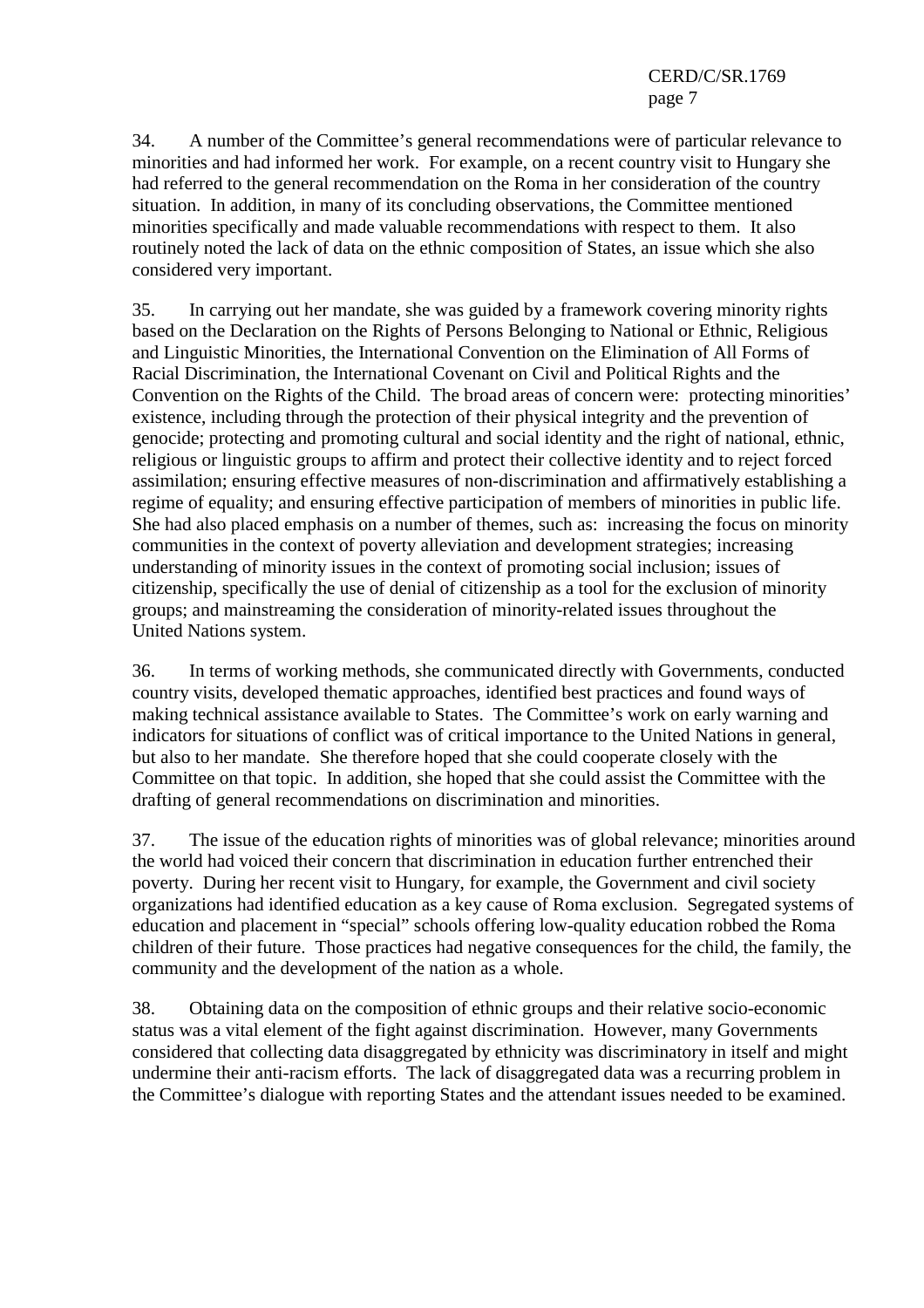39. Mr. THORNBERRY said that the quality, access, contents and cultural relevance of education were indeed key concerns. The Committee might therefore wish to consider drafting a general recommendation on minority education. Focusing the debate on the relationship between non-discrimination and the education rights of minorities would certainly enhance its conceptual and practical relevance.

40. While the Committee was familiar with the political and conceptual dimensions of data collection, it could provide little guidance to States parties on technical issues such as census or questionnaire design. He wondered whether the Independent Expert might be prepared to undertake a study on the technicalities of data collection, including best practice, in order to inform the Committee's dialogue with States parties.

41. Mr. SICILIANOS said that, given the current move towards establishing a unified treaty body, close interaction between the Committee and United Nations special procedures such as independent experts was vital.

42. The United Nations High Commissioner for Human Rights had repeatedly criticized treaty bodies for making overly general recommendations to States parties that were difficult to implement. He would therefore be interested to know whether the Independent Expert had found the Committee's concluding observations on Hungary helpful in assessing the situation of the Roma community during her visit.

43. He agreed that an in-depth analysis of the practical and technical aspects of data collection was essential. During the Committee's forthcoming dialogue with Ukraine, for example, he planned to draw the delegation's attention to the need for disaggregated data. However, the Advisory Committee of the Council of Europe had criticized the fact that the 2001 population census conducted in Ukraine had included a mandatory question on individuals' "nationality/ethnic origin". The Advisory Committee had considered that such a question should be optional and had requested the Ukrainian Government to revise its practice accordingly. Given that only a limited number of persons would respond to an optional question, the data obtained could potentially be gravely misleading. He asked whether the Independent Expert considered the collection of disaggregated data truly indispensable. If so, the Committee should adopt an appropriate general recommendation as guidance for States parties.

44. Mr. ABOUL-NASR enquired whether the Independent Expert had initiated contact with representatives of developing countries for the purpose of identifying their specific problems and priorities. In order to make meaningful recommendations to States parties, country-specific contexts needed to be taken into account. While education and data collection were certainly important issues, many people in developing countries were struggling to survive. In its recommendations, the Committee must be mindful of the inextricable link between poverty and the enjoyment of other rights, including the right to non-discrimination.

45. Mr. AMIR said that belonging to a minority appeared to be viewed as an affliction that affected populations around the world and resulted in their social exclusion. It was important to remember, however, that those who at present constituted the ethnic majority in countries such as the United States had once themselves been in a minority. Given that historical circumstance, it might be useful to explore the possibility of granting citizenship on the basis of a person's contribution to his or her country of residence, rather than ethnic affiliation.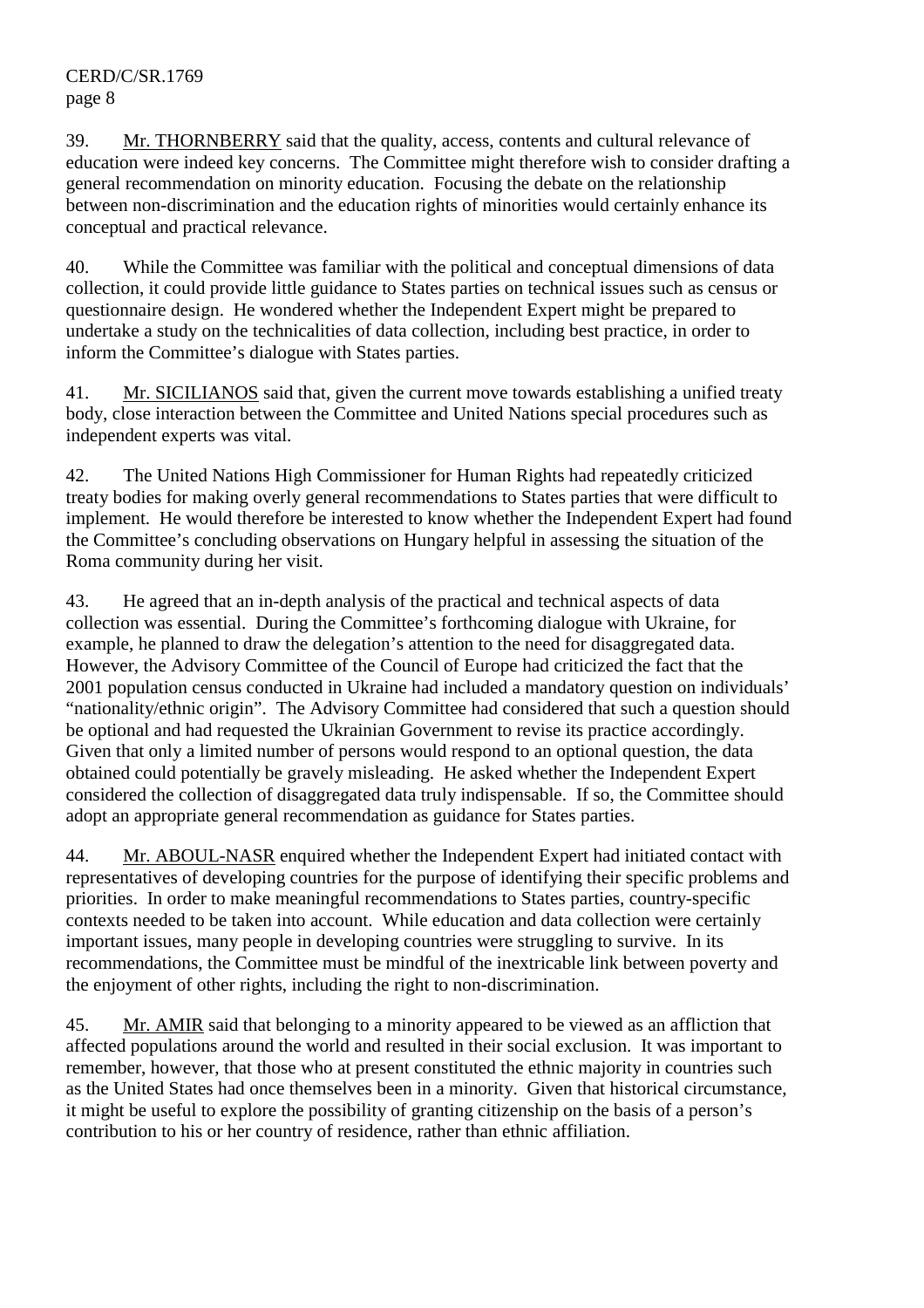CERD/C/SR.1769 page 9

46. Mr. TANG Chengyuan said that insight gained by the Independent Expert during country visits was highly relevant to the Committee's work. He would welcome information on her relationship with the Human Rights Council.

47. Mr. PILLAI endorsed the comments made by Mr. Thornberry and Mr. Sicilianos in respect of disaggregated data collection.

48. In the debate about the education rights of minorities, it was important to bear in mind that in certain States identifying minority groups was a complex task. In India, for example, persons belonging to a specific ethnic group might be a minority in one federal state but not in another.

49. Mr. YUTZIS expressed the view that a general debate on minorities and education would indeed be extremely useful. Also, he wondered whether the Independent Expert might agree to attend the Committee's dialogue with reporting States she had visited whenever possible. A similar agreement had been reached with the Special Rapporteur on contemporary forms of racism, racial discrimination, xenophobia and related intolerance. He further suggested that the Independent Expert should work closely with the Committee's Special Rapporteur for follow-up on concluding observations; draw the Committee's attention to specific problems in countries she had visited; and cooperate with the Committee's working group on early warning and urgent action procedures.

50. Mr. SHAHI said that the Committee should endeavour to make concrete recommendations on ways of addressing the plight of indigenous peoples, taking into account country-specific contexts. The Committee should also enhance its cooperation with the Special Adviser on the Prevention of Genocide; the Independent Expert could play an important role in that regard.

51. Mr. LINDGREN ALVES, endorsing Mr. Aboul-Nasr's comments, said that taking into account country-specific contexts was vital. The Committee sometimes adopted recommendations, the implementation of which in certain countries either was entirely unrealistic or threatened to foster divisions that would undermine efforts to combat racism.

52. Ms. JANUARY-BARDILL said that the issue of minority rights could not be divorced from economic and social considerations, especially in developing countries. Linking the debate on minorities to poverty was therefore highly opportune.

53. The recommendations made by the Committee's working group on early warning and urgent action procedures had often remained without response from the State party. The Independent Expert, she hoped, could play a crucial role in bringing such situations to the attention of the Human Rights Council.

54. Mr. AVTONOMOV said that regular meetings with the Independent Expert to discuss issues arising from the Committee's work would be extremely valuable. The question of data collection, for example, must be further discussed. In the Russian Federation, many people were opposed to being treated as a member of a minority group, which illustrated the importance of a differential approach to minority issues.